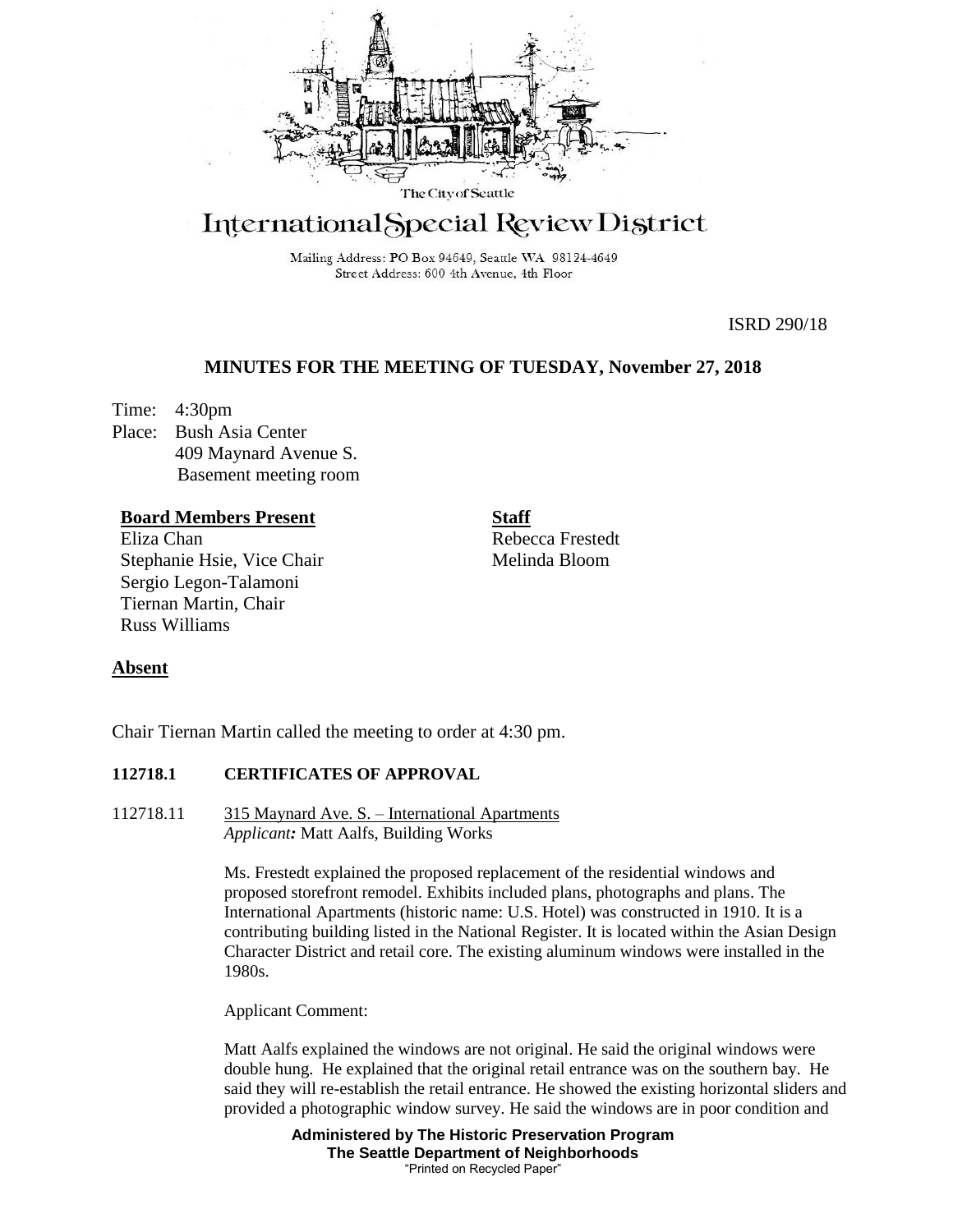some are broken. He proposed a fiberglass window that replicates the original – vertical slider paired units with divider in center. He proposed Andersen aluminum clad wood system for storefront entry. He said they will re-establish the 400 square foot retail space and entrance; he noted the grade change.

Mr. Martin asked what use is in the corner retail location now.

Mr. Aalfs said it is unoccupied. It used to be office, but they want to change the use to retail. He said that the fiberglass framing system will be extended to fill the space in between.

Ms. Hsie asked if it will be dark bronze.

Mr. Aalfs said the material will match other ground floor spaces. Responding to questions he said the original was wood, but he didn't know the original color.

Public Comment:

Robert Lowman, resident, asked about effect of displacement during work.

Billy Sanchez, Cadence Real Estate, said they are undecided; they prefer to keep tenants in unit, but may move tenants into open units during remodel.

Board Discussion:

Mr. Legon-Talamoni appreciated that they are restoring to the original configuration. He asked if they explored using wood.

Mr. Aalfs said they did but it was cost prohibitive. They wanted to avoid vinyl at all costs, and fiberglass was a good option because the dimensions are similar to wood.

Ms. Hsie appreciated the clear presentation and it will be an improvement to go back to original configuration. She said the dark color will be nice on the building.

Ms. Frestedt said that typically with contributing buildings replacing with wood would be preferred. She said the distinction here is they are not the original windows and the replacement will bring it closer to the original look.

Action: I move that the International Special Review District Board recommend approval of a Certificate of Approval for exterior alterations, as proposed.

The Board directs staff to prepare a written recommendation of approval, based on consideration of the application submittal and Board discussion at the November 27, 2018 public meeting, and forward this written recommendation to the Department of Neighborhoods Director.

The proposed exterior alterations meet the following sections of the **International Special Review District Ordinance and** a**pplicable Design Guidelines:**

**SMC 23.66.336 – Exterior building finishes**

**A. General Requirements**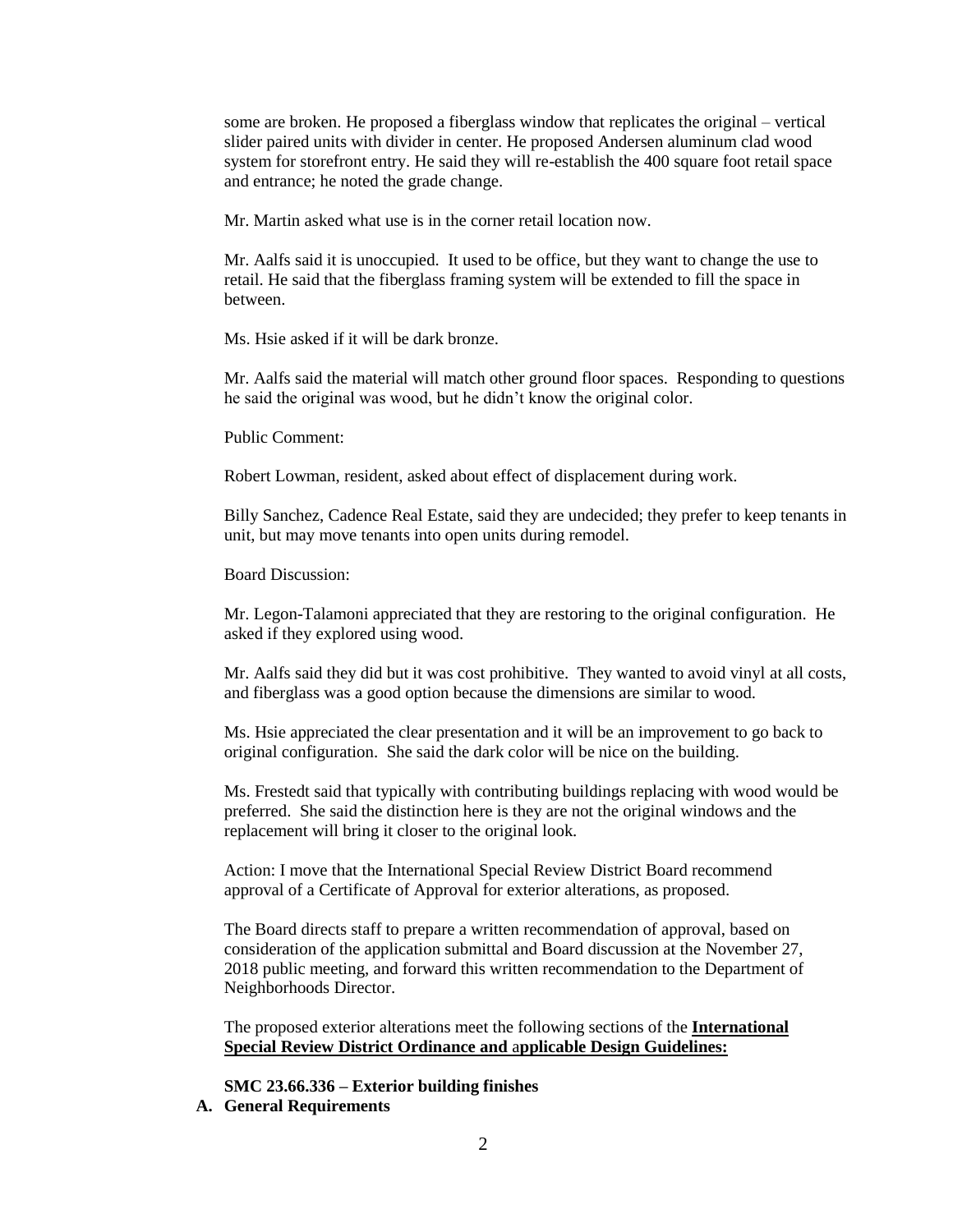- **B. Asian Design Character District**
- **1. Materials**
- **2. Colors**

**ISRD Design Guidelines II. Storefront and Building Design Guidelines**

### **Secretary of the Interior Standard #2, 9 & 10**

MM/SC/EC/SLT 5:0:0 Motion carried.

112718.12 669 S. King St. - Louisa Hotel *Applicant:* Bob Hale, Rolluda Architecture

> Ms. Frestedt explained the proposed replacement (preferred alternative) or modifications (alternate proposal) to the existing fire escape. Exhibits reviewed included photographs, plans and structural engineer's report. She said that the Louisa Hotel was constructed in 1909. It is a contributing building located within the Asian Design Character District. The fire escape is located along the alley, on the west façade. The ISRD Board recommended approval for modifications to the fire escape in October 2018. At that time the topic of potential removal was discussed.

Applicant Comment:

Bob Hale, Rolluda Architects, said they want to remove the fire escape based on structural engineer's report. He said it is in poor condition; they have already removed the ladder.

Ms. Frestedt asked about guidance received from the WA Department of Archeology and Historic Preservation (DAHP), given the use of Historic Rehabilitation Tax Credits.

Alexandra Moravec, Barrientos Ryan, said they relied heavily on the ISRD Board's guidance. She said DAHP was okay with removal of ladder and grating; to remove the whole thing requires ISRD approval and then an amendment to the tax credit form. She said there it is not needed for egress.

Mr. Martin asked if alternatives were explored.

Mr. Hale said removal, rather than retaining portions of the fire escape, is preferred.

Ms. Moravec said they could leave just the railing and remove platforms, so people wouldn't climb it; they can look into it.

Mr. Williams asked if the windows are operable.

Mr. Hale said that historically they were double hung wood; they just put an opening control device to prevent operation.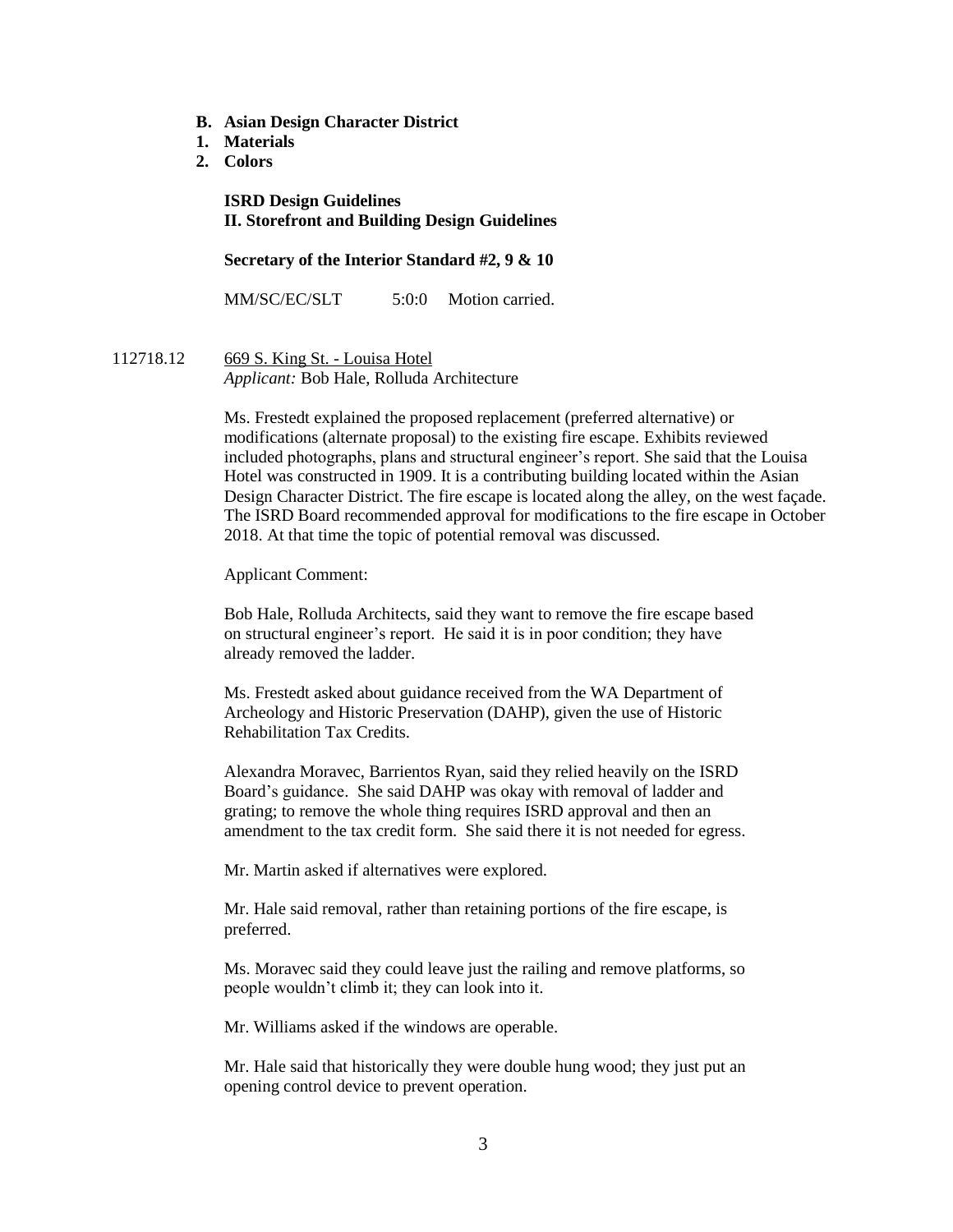Matthew Gee, Gorder Development, LLC, said they prefer to remove everything from a safety perspective.

Mr. Martin asked if it was a safety concern.

Ms. Morevac said it is safety and security concern; people climb up and in to the building to do graffiti and vandalism.

Mr. Hale said it is on a non-primary façade. He said they'd look at it differently if it was on a primary façade, but this is on the alley.

Ms. Morevac said that removal is the least expensive option and noted that the material is rusted through.

Ms. Chan asked if the ladder is removed would people still be able to get up.

Ms. Morevac said the ladder goes to the roof. She noted the roof deck and apartments behind the windows.

Public Comment: There was no public comment.

Board Discussion:

Ms. Hsie said that costs is not in board purview. She said it is a non-primary façade. She said that ladders and railing cast lovely shadow and that just leaving railing is too much character degrade. She supported removal because of the safety concern. She said it this were a primary façade she would feel differently.

Messrs. Legon-Talamoni and Williams concurred.

Ms. Chan said the storefront is on the corner and asked impact of whether or not ladder is visible. She supported removal.

Mr. Martin noted the importance of alleyscapes, which have character. As a resident the alleys have history. He said safety needs to be addressed and the second proposal would achieve that. He said he is not compelled about the need to remove. He noted fire escapes are historic assets that are challenging to maintain. He said the character of the neighborhood is not just primary façade. He said he would prefer that the applicant remove what is unsafe and make good faith effort to repair the rest.

Ms. Hsie said there is no option to restore it in its entirety; if there was, she would approve 'restore all'. She said that once the ladder and landing are gone and all that is left is remnant of the railing.

Mr. Martin said full restoration would not alleviate the problem, if someone want to access it from the roof, they would. He noted the importance of the profile of the railings. He wanted to keep some elements that show a different profile – something that we will never see again on a new building. He was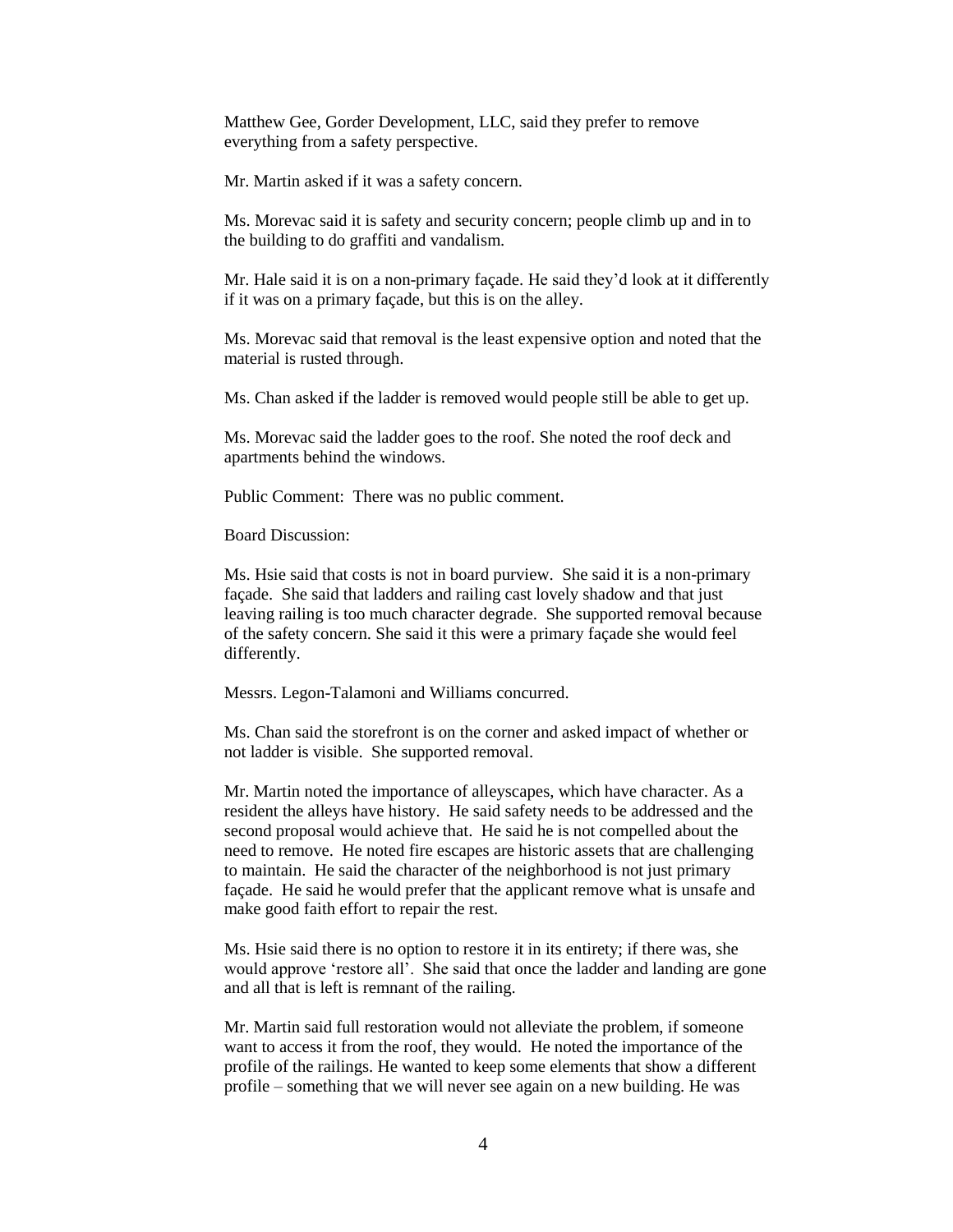concerned about precedent-setting. He cautioned to think hard how this could apply elsewhere in the future.

Ms. Hsie asked if limiters would be removed if ladder were to be removed.

Mr. Hale said limiters are a Code requirement now. He said that all connections need to be addressed. They will remove bolts, connectors, and will repoint mortar joints when they tuck point.

Ms. Hsie wanted to know if leaving the base was an option.

Ms. Morevac said the platform would have to be totally rebuilt.

Public Comment: There was no public comment.

Mr. Williams appreciated all aspects presented and noted his preference to preserve shadows and historic components of fire escape on a building. He said that once the standpipe, ladder and grating are removed, there is not enough left to truly preserve or showcase the history of the building.

Mr. Legon-Talamoni said he leaned toward removal, and that not enough is being preserve to merit anything else.

Mr. Martin said fire escape is a character-defining feature and preferred preservation of the railings.

Ms. Chan preferred preservation of railings and noted a little history is better than none. She said it is so close to the end of the alley, it will be noticeable.

Ms. Hsie said she supported the preferred option; there is not enough to save. She said it is not the right solution for every project in the future.

Action: I move that the International Special Review District Board recommend approval of a Certificate of Approval for exterior alterations – fire escape removal, as proposed.

The Board directs staff to prepare a written recommendation of approval, based on consideration of the application submittal and Board discussion at the October 23, 2018 public meeting and the November 27, 2018 public meeting, and forward this written recommendation to the Department of Neighborhoods Director.

The proposed exterior alterations – fire escape removal - meet the following sections of the **International Special Review District Ordinance and** a**pplicable Design Guidelines:**

## **Secretary of the Interior Standards #2 and 9**

MM/SC/SLT/SH 3:2:0 Motion carried. Mr. Martin and Ms. Chan opposed.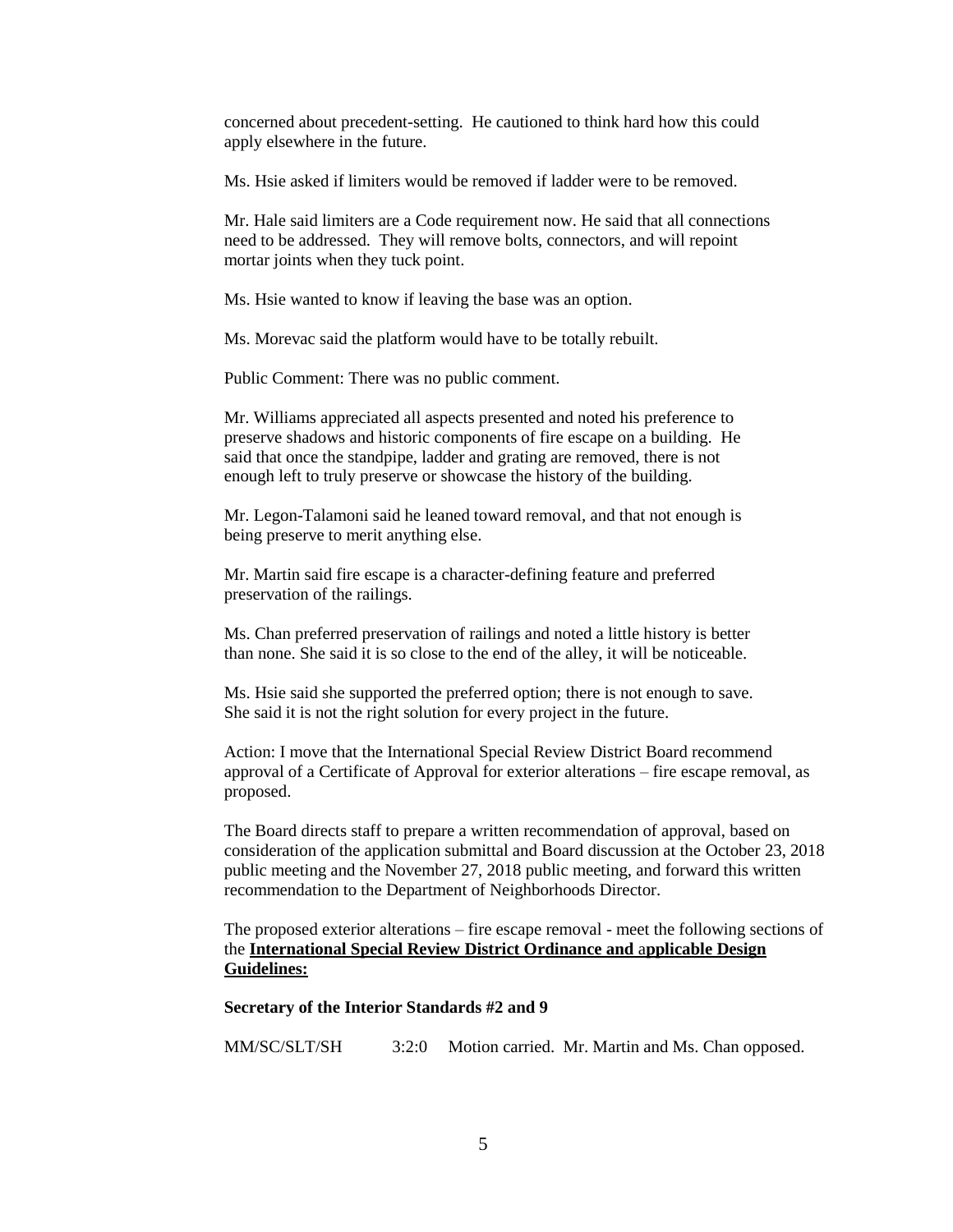## **112718.2 BOARD BUSINESS** *(out of agenda order)*

Ms. Frestedt went over election results; Tim Lee was elected to Position 3 and Andy Yip was elected to Position 5. She thanked Mr. Martin and Ms. Chan for their service on the board. She said two vacant seats are yet to be filled by Mayoral appointment.

# 112718.13 450 S. Main St. – KODA *Applicant:* Yang Lee, KMD Architecture

Design briefing on Final Design of a 17-story condominium development with ground floor retail. The focus of the briefing will be on materials/colors/finishes, landscaping, construction details and elements associated with Final Design.

Ryan Stevens, KMD, explained there will be no visible joints or fasteners in Equitone panel details.

Jason McLeary, KMD, explained the details of the canopy and residential entry; he wanted to discuss the entrance and transition into the building. He said the cherry blossom concept will go along the entry front on Main Street canopy. The canopy along 5<sup>th</sup> will be a thinner one. He said the cherry blossom canopy will be lit (white) through blossoms. He said they will incorporate seating in entry. He noted the "signature building" of the Panama Hotel as a gathering spot. He said they explored history of the neighborhood which was vibrant until WWII and incarceration of Japanese Americans. He said they wanted to recognize this significant element of history and incorporate it into the design. He said this could be a gathering spot for the community.

Yang Lee, KMD, noted the importance / significance of telling Gordon Hirabayashi's story at Hirabayashi Place.

Mr. McCleary explained the idea of a concrete element symbolizing suitcases left behind, referencing earlier residents. He said it would be an art installation and they hope if the concept were to be approved, they would engage community to further develop it, referencing the suitcases (past) and cherry blossoms (future). He said this isn't the final design of the art element.

Mr. Lee provided an overview of outreach. He said they went to Panama Hotel and met with Jan Johnson, reached out to the Wing Luke Museum, spike to Vivian Chan and \contacted the Japanese American Cultural Center. Mike Omura at SCIPDA recommended that they talk to Leslie Morishita at Interim.

Mr. McCleary said an interpretive plaque explaining the suitcase association could be added. He described details of "shadow boxes" that could be incorporated into the raised floor plate area at the corner as part of the art elements.

Richard Gee, Da Li International, said they are committed to incorporating a placeholder for art elements to honor Japanese Americans, referring to the suitcases, plaque and shadow boxes. He said more extensive outreach and community engagement is required. He said they are committed to the actual element be included.

Mr. Stevens said glazing at the lobby will maintain transparency and the rhythm of mullion will take on character of shoji screen; there will be a variety of heights and modulation.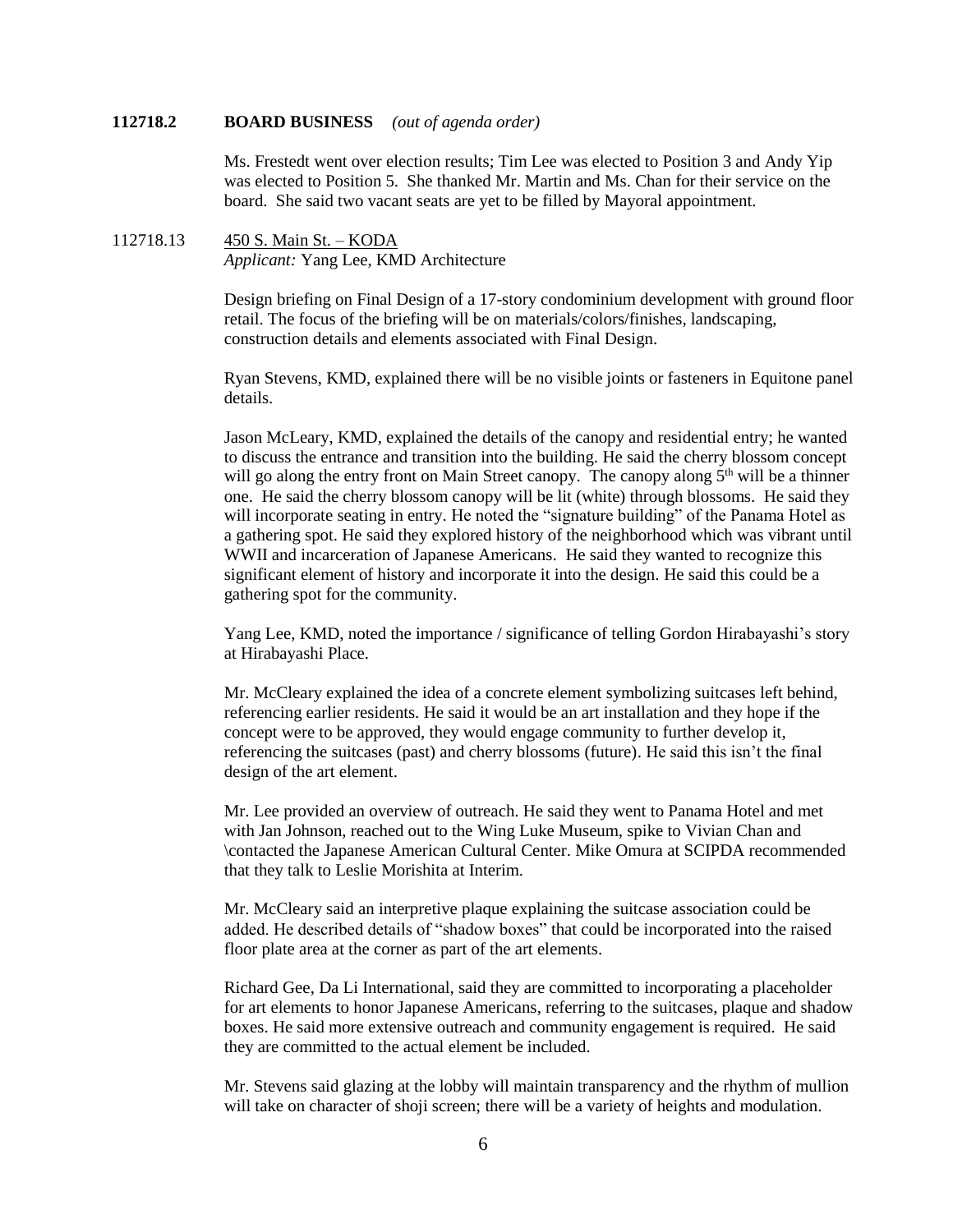Mr. McCleary said they will continue to foster community engagement. He noted the uniqueness of elements in the neighborhood.

Mr. Lee said KODA is the name of a Japanese tree and translates to 'lucky farm field'. He said they will use the same font as Hirabayashi Place.

Mr. Stevens they will use Katakana instead of Kanji. Katakana is more literal; Kanji has so many different meanings.

Mr. Lee said wood is an important element in Japanese architecture; they plan to add wood at the front entry.

Mr. Stevens said at the entry portal they will honor the scale and proportion of Japanese shoji screen. He said they will use laser cut metal rather than mullions on the glass to represent the shoji screen.

Mr. McCleary said that responding to safety concerns they propose lighting of alley. He provided a view from front desk out of building.

Mr. Lee said that responding to board desire for more seating they propose along  $5<sup>th</sup>$ , to use polished stone as seating element. Along Main, they will use similar stone elements and plantings.

Mr. McCleary said that seating will provide respite and reflection; there will not be a lot of landscaping. He said they want to do something special for the neighborhood as placement and they think they are on the right track.

Mr. Stevens said that signage will be part of the building's identity and that they will have a plan for retail program.

Mr. Gee said today they would focus on building signage; retail will be reviewed later.

Mr. Stevens said KODA in block letters mimicking Katakana style will be softly illuminated and attached to canopy. On  $5<sup>th</sup>$  Avenue they propose a blade element. He said they will have signage guidelines for retail but that will come later. He said there will be a horizontal element above doorways or a blade sign projecting off building.

Ms. Frestedt asked about landscaping, bike parking, materials.

Ryan Stevens said there have been no changes to proposed building materials.

Mr. Lee said that they will have to include eight bike parking spots on the streetscape.

Public Comment:

Midori Liu, resident, likes the changes but was concerned about durability of the wood.

Mr. Stevens said need coatings and long-term maintenance.

Mr. McCleary said it is a vinegar infused wood with 25-year longevity.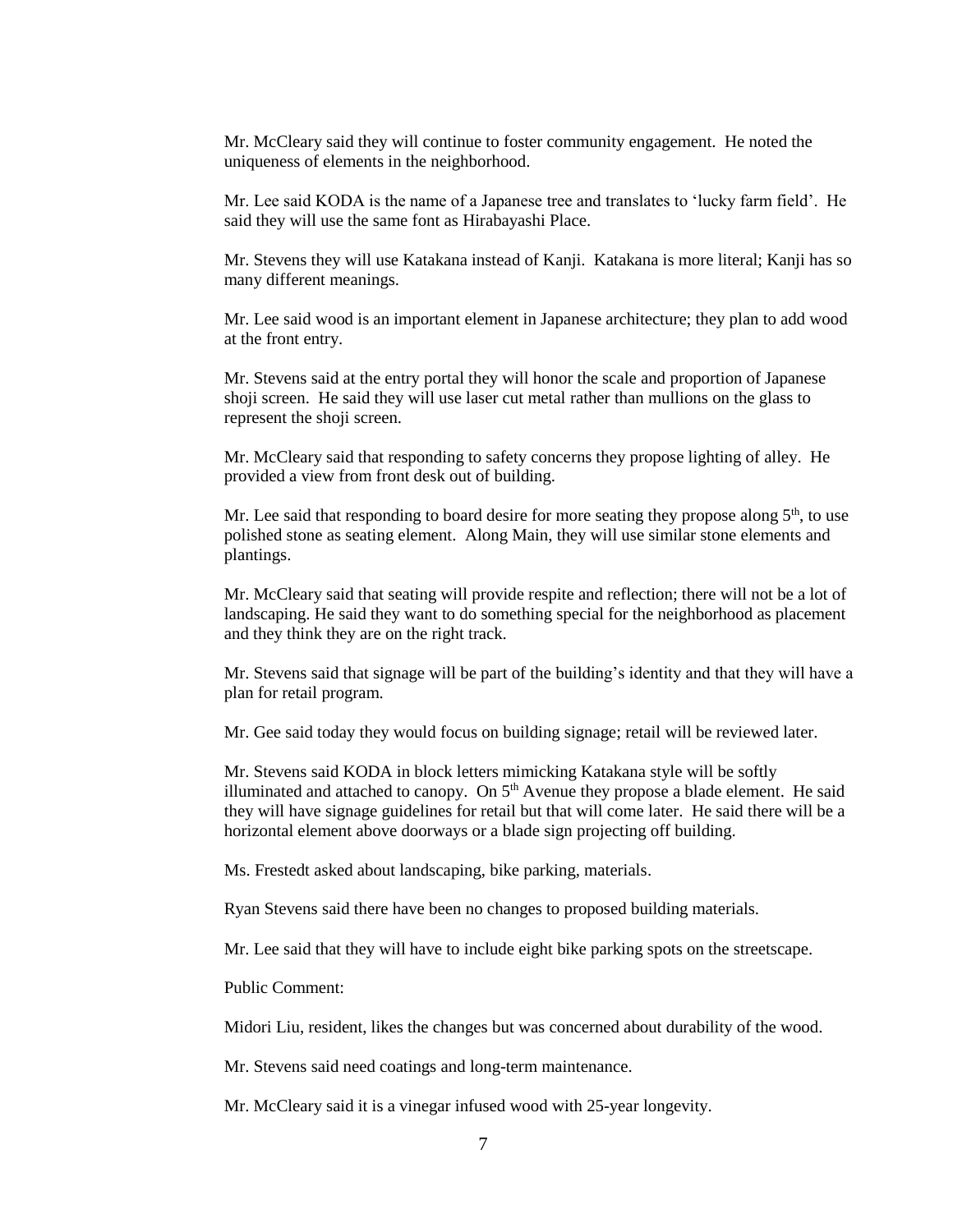Ms. Liu questioned if people will understand the suitcases.

Mr. McCleary said there will be a plaque.

Dana Lee said she was excited to see the large-scale windows and it is a great opportunity to have a piece of local art. She said the suitcases seems meek. She recommended artist Electric Coffin. She said to align typography with Japanese Katakana. She said the K in KODA doesn't seem to align with Japanese lettering; it should match Katakana. K is too big.

Mr. McCleary said they are trying to split between Hirabayashi Place font and Katakana.

Robert Lowman said the signage seems like a misspelling as it is missing the macron.

Rachtha Dahn, community member, stated that 110,000 people were incarcerated, 7000 of whom were from the immediate area, referencing the significance of the incarceration during WWII on the neighborhood. He suggested a vine maple or nashi tree instead of Gingko which is a Chinese tree.

Rie Shintani, Interim, recommended engaging a Japanese graphic designer. She expressed concern about the suitcase concept. The art concept should be more community-driven rather than architect-driven.

Ms. Chan asked if there would also be a plaque for the shadowbox.

Mr. McCleary said it could come out of the community process and there is opportunity to provide verbiage.

Mr. Gee said he understand true community and board input are required and they want to take the right process. He said artwork element will be approved separately, they just want to identify the places. Lettering, shadowbox will be developed with board and community.

Ms. Chan asked about the idea of the suitcases.

Mr. McCleary said it came out of request for seating, concept came from architects.

Ms. Chan said the suitcase is not appropriate for seating; she said she would have a hard time sitting on belongings of people that are gone. She said the Panama has that concept. She said to look at the stories, who are the people who carried those suitcases. She said she loves adding seating and the idea of art and shadowbox are wonderful, just not the suitcase. She questioned the use of KODA definition of 'lucky farm field'.

Mr. Lee said KODA has so many meanings. He said that 'lucky farm field' is what they are going for. It has a stronger connection to farm and stores.

Ms. Chan asked how farm would be translated for the shadowbox stories.

Midori Liu said rice field, water.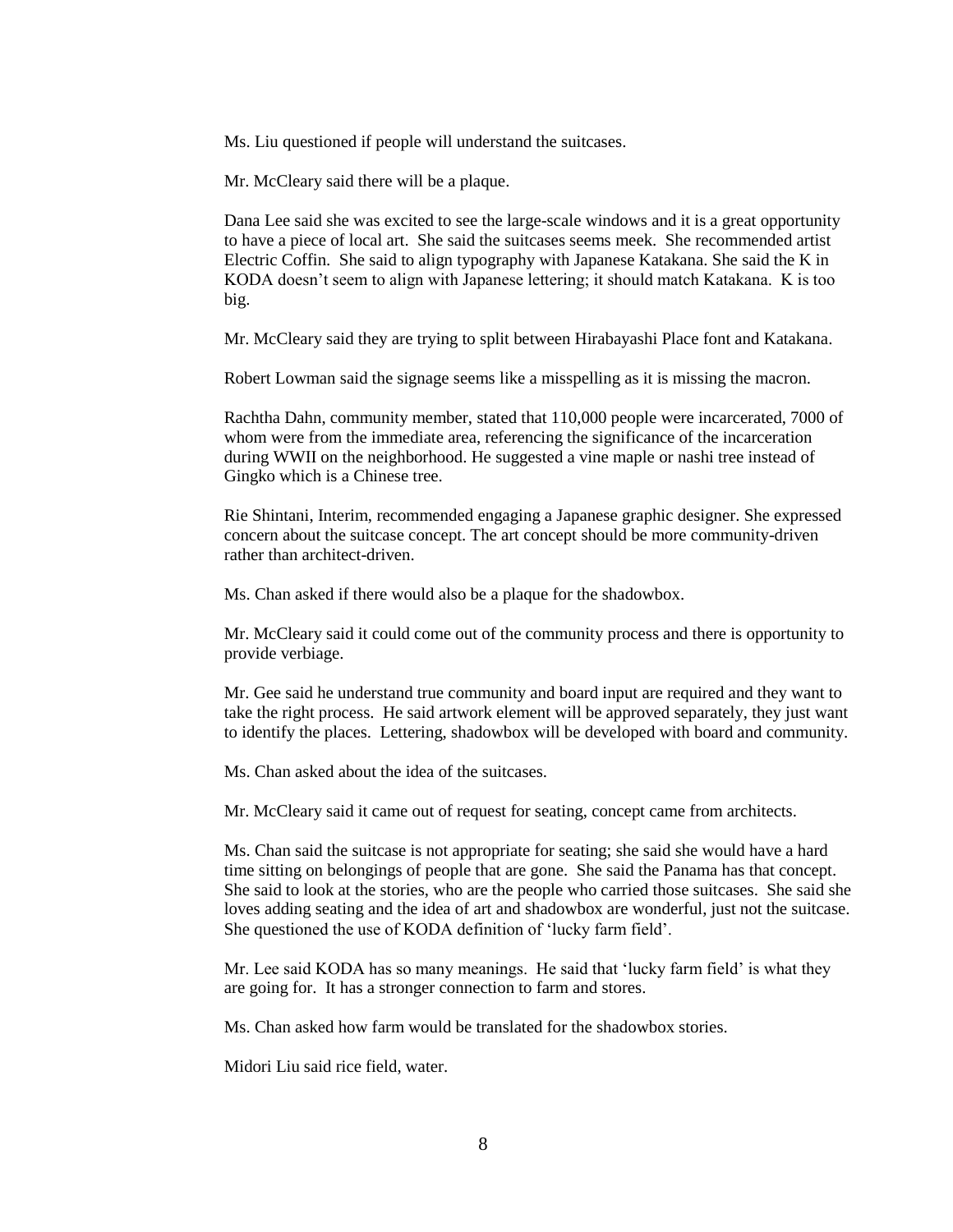Ms. Chan said they had done a good job of responding to feedback. She suggested work on artistic elements.

#### Tower Detail

Mr. Legon-Talamoni thanked the presenters. He said he appreciated the level of commitment to community concerns and said to continue that conversation. He appreciated they got rid of the mid-glass joint.

Ms. Hsie appreciated the presentation and said the concealed fastener system is great. She wanted to see more details with undersized soffits.

#### Art Plan

Ms. Hsie commended the team for putting forward a concept; it was a great discussion. She said to engage community and artist and finding a connection will get stronger. She said to keep an open mind and find a deeper connection with the site. The location of the artwork is appropriate.

Mr. Legon-Talamoni said he would defer to the community on the suitcases. He said to move forward with community outreach and refine elements. He said the suitcases idea is meek and depressing. He said the celebrate prominence of the Japanese-American community and tell a story. He said the impression of cherry blossoms is great as is the shadowbox idea. He said the art plan should be multi-faceted.

Mr. Stevens said the shadow boxes as part of the storytelling will resonate throughout the building; the whole story will be told as passing by.

Mr. Gee asked how they should proceed.

Ms. Frestedt said to be clear on specific elements in final design and a sign plan.

Ms. Hsie said the identify art location; have an outreach plan.

Mr. Legon-Talamoni said to look at other aspects of Japanese culture – fashion, food.

Ms. Hsie said they will defer to the community and it is important how the design group engages them.

## Glazing at Entry and Storefront

Mr. Stevens said mullions will be applied to large expanse of glass – in front or inside glass. They will shrink the scale at portal and use a laser cut element.

Ms. Hsie said it is a nice pattern and it relates to Hirabayashi Place. She said she can see the elevation of patterning, and back side of wood as you step inside. She asked if the column is concrete.

Mr. McCleary said yes.

Mr. Legon-Talamoni said it is successful thus far.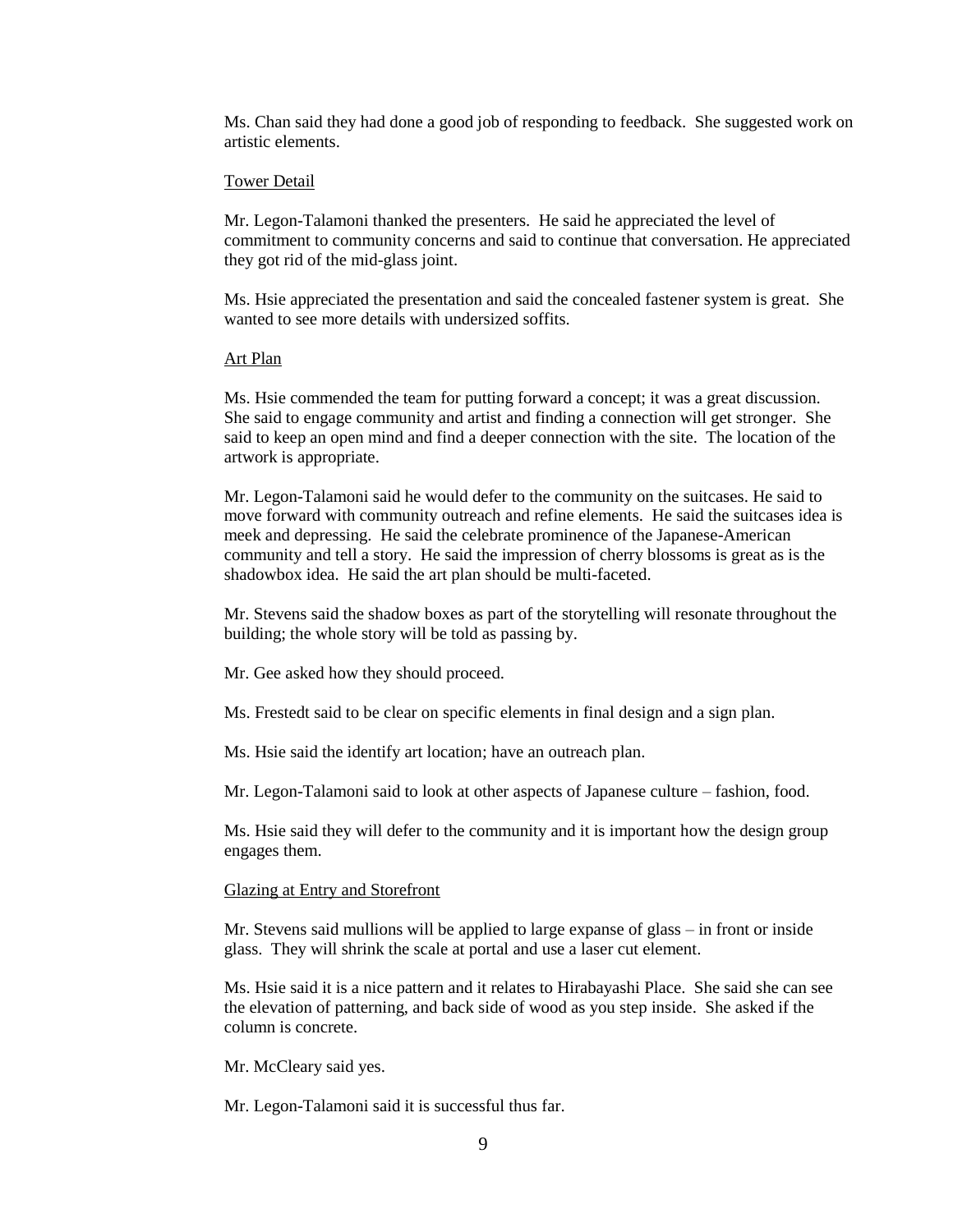Mr. McCleary said behind the portal is a recess that retains the standard mullion size.

#### KODA Lettering and Size

Ms. Hsie said to refine the font and be more specific.

Ms. Chan said a good translation should be included.

Ms. Hsie said it would be nice the sign was illuminated.

Mr. Lee said it will be carved out and backlit.

Ms. Frestedt cautioned against matching Hirayashi Place too much and noted the chaos of signage as part of the identity of the district.

#### Main Building Signage

Mr. Stevens confirmed that the main sign would not be illuminated.

Ms. Hsie said signage is not overly proliferated and is in the right place. She encouraged inclusion of Japanese lettering.

#### Retail Signage

Ms. Hsie said one blade sign is proposed; it is clear, straightforward.

Ms. Frestedt said to consider window decals – if they will be allowed, if proportions allow, give tenant an idea of what is appropriate.

#### Landscape

Mr. Legon-Talamoni said the approach to culturally appropriate features is good. He appreciated the introduction of seating element which he said will activate the area.

Ms. Hsie asked them to look into the appropriateness of Gingko tree.

Mr. McCleary said that SDOT has to approve trees.

Ms. Chan appreciated seating elements.

Ms. Hsie said the bring back a lighting plan; she noted the entry portal lighting is important. She asked about soffit material.

Mr. Stevens said the soffit is perforated metal.

*Full board meeting adjourned. Mr. Williams left.*

## **112718.3 ARCHITECTURAL REVIEW COMMITTE**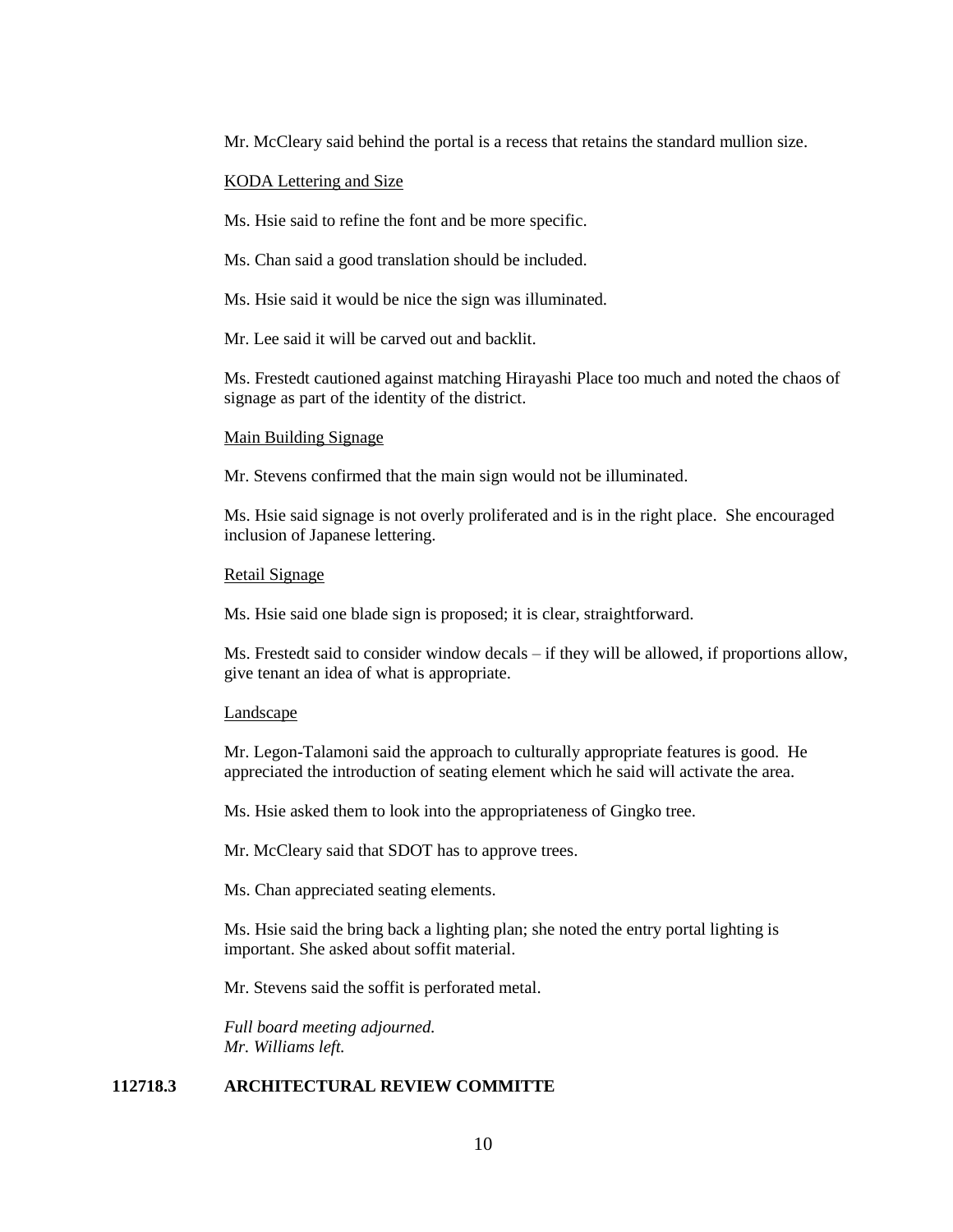#### 112718.31 1029 S. Jackson St. – Acme Farms *Presenter:* Bill Barton, Tiscareno Associates

Briefing on Final Design of a 6-story mixed-use development with one level of below grade parking. The focus of the briefing will be on the construction documents and architectural details.

Presentation details in DON file.

Bill Barton, Tiscareno Associates, provided an overview of the project to date; he went over materials, colors, and where they will be used on each elevation.

Public Comment: There was no public comment.

Board Discussion:

Ms. Hsie asked about the alley passageway materials.

Mr. Barton said on the main plan set; the wood soffit will match and goes all the way through. He said there are almost no interruptions.

Ms. Hsie asked about the soffits at retail.

Mr. Barton said it will be gypsum.

Ms. Hsie asked about thin blade detail.

Mr. Barton referred to pages 7.40 and said it is a 6" projection and will be bronze.

Ms. Hsie asked about the strategy for the long concrete wall on the east face.

Ida Ottesen, Nakano Associates, said it is a 6' high wall that will be covered with plantings – camelia, bamboo; some wall will still be visible.

Mr. Barton said they will screen as much as they can. The west side slopes up. He said there will be wall packs for lighting that will provide a soft edge. Fiberglass planters on the first floor will spill over and down. There will be an ornamental tree on the corner.

Ms. Ottesen said on the concrete top slab over the garage there will be two weights of sandblasting to create a pattern; it will be a subtle treatment.

Ms. Hsie asked about Juliet balcony patterns.

Mr. Barton said the pattern will be in line with the wood weave idea.

Ms. Frestedt said on the east the Juliet balcony is a more standard balcony rail design.

Mr. Barton said there is not great visibility.

Ms. Hsie asked if the pattern will be custom and said they have done a lovely job with the gates and it would be nice if the balconies related to that.